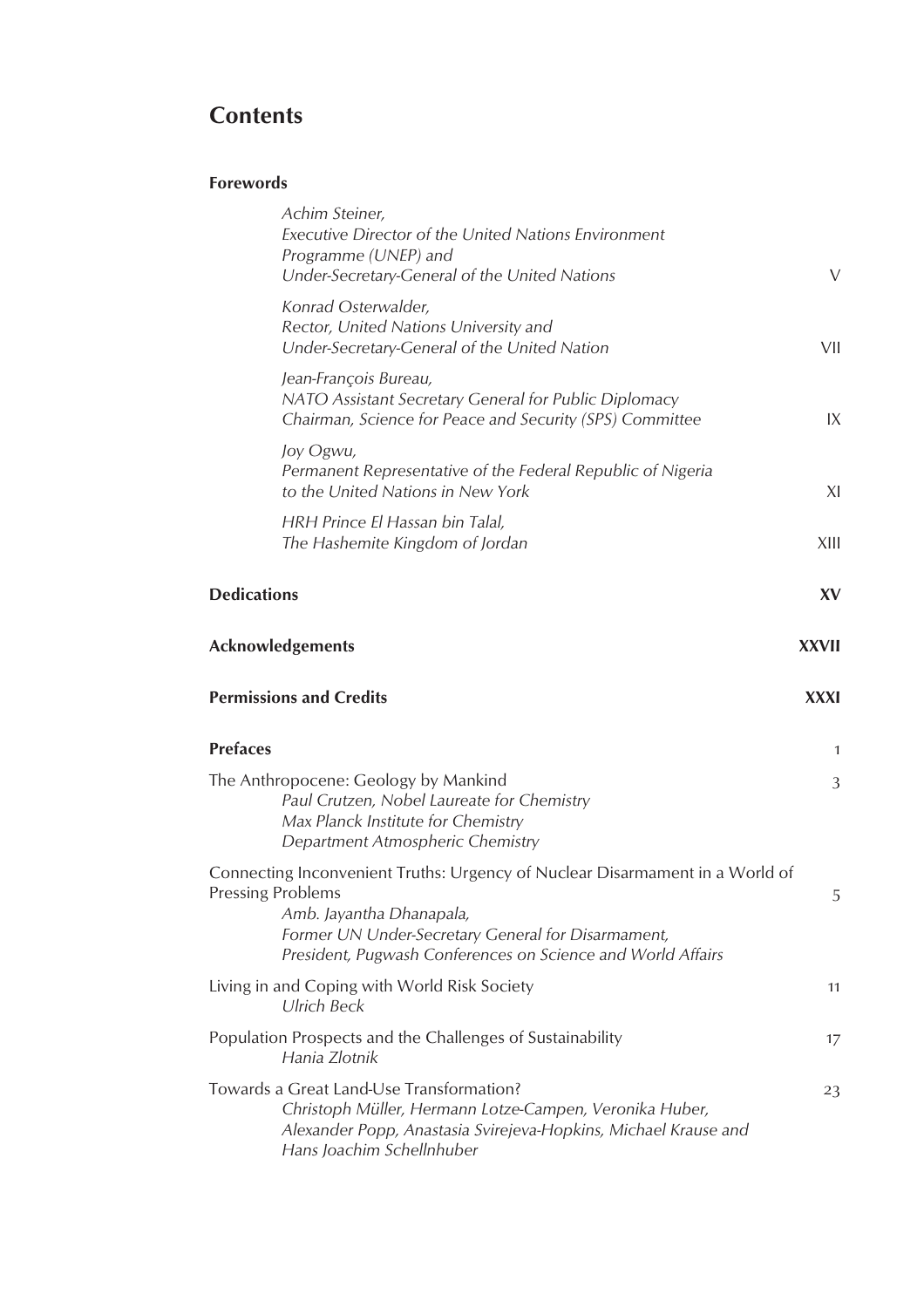| Part I      | <b>Introduction: Concepts of Security Threats, Challenges, Vulnerabilities</b><br>and Risks                                                            | 29  |
|-------------|--------------------------------------------------------------------------------------------------------------------------------------------------------|-----|
| 1           | Introduction: Coping with Global Environmental Change in the<br>Anthropocene<br>Hans Günter Brauch and Úrsula Oswald Spring                            | 31  |
| $\mathbf 2$ | Concepts of Security Threats, Challenges, Vulnerabilities and Risks<br>Hans Günter Brauch                                                              | 61  |
| 3           | Disaster Risk and Vulnerability: Concepts and Measurement of Human<br>and Environmental Insecurity<br>Omar D. Cardona                                  | 107 |
| 4           | Economic Vulnerability and Economic Security<br>Czeslaw Mesjasz                                                                                        | 123 |
| 5           | Debt Relief, Economic Growth and Poverty Reduction in<br>Low-Income Countries<br>Lidia Mesjasz                                                         | 157 |
| Part II     | <b>Securitization of Global Environmental Change</b>                                                                                                   | 177 |
| 6           | Security Threats, Challenges, Vulnerabilities and Risks in the Evolution<br>and Implementation of the European Security Strategy<br>Alyson J.K. Bailes | 179 |
| 7           | NATO's Traditional Security Problems<br>Pál Dunay                                                                                                      | 191 |
| 8           | European Responses to Security Threats in the Mediterranean in the<br>Early 21 <sup>st</sup> Century<br>Eduard Soler i Lecha                           | 199 |
| 9           | Inside/Outside: Turkey's Security Dilemmas and Priorities in the<br>Early 21 <sup>st</sup> Century<br>Mustafa Aydin and Asli Toksabay Esen             | 207 |
| 10          | Promoting Democracy as a Security Goal. The 'inward-outward' Paradox<br>of the EU's Foreign Policy<br>Omar Serrano                                     | 219 |
| 11          | Language Games on Security in Finland: Towards Changing Concepts<br>of the State and National Survival<br>Vilho Harle and Sami Moisio                  | 235 |
| 12          | Security Threats, Challenges, Vulnerabilities and Risks in US National<br>Security Documents (1990 - 2010)<br>Hans Günter Brauch                       | 249 |
| 13          | Changes in the Perception of Military Threats, Challenges, Vulnerabilities<br>and Risks in Russia (1991-2009)<br>Alexander Sergunin                    | 275 |
| 14          | Russian Security Policy in the 21 <sup>st</sup> Century Based on the Experiences<br>of Its First Decade<br>Pál Dunay                                   | 291 |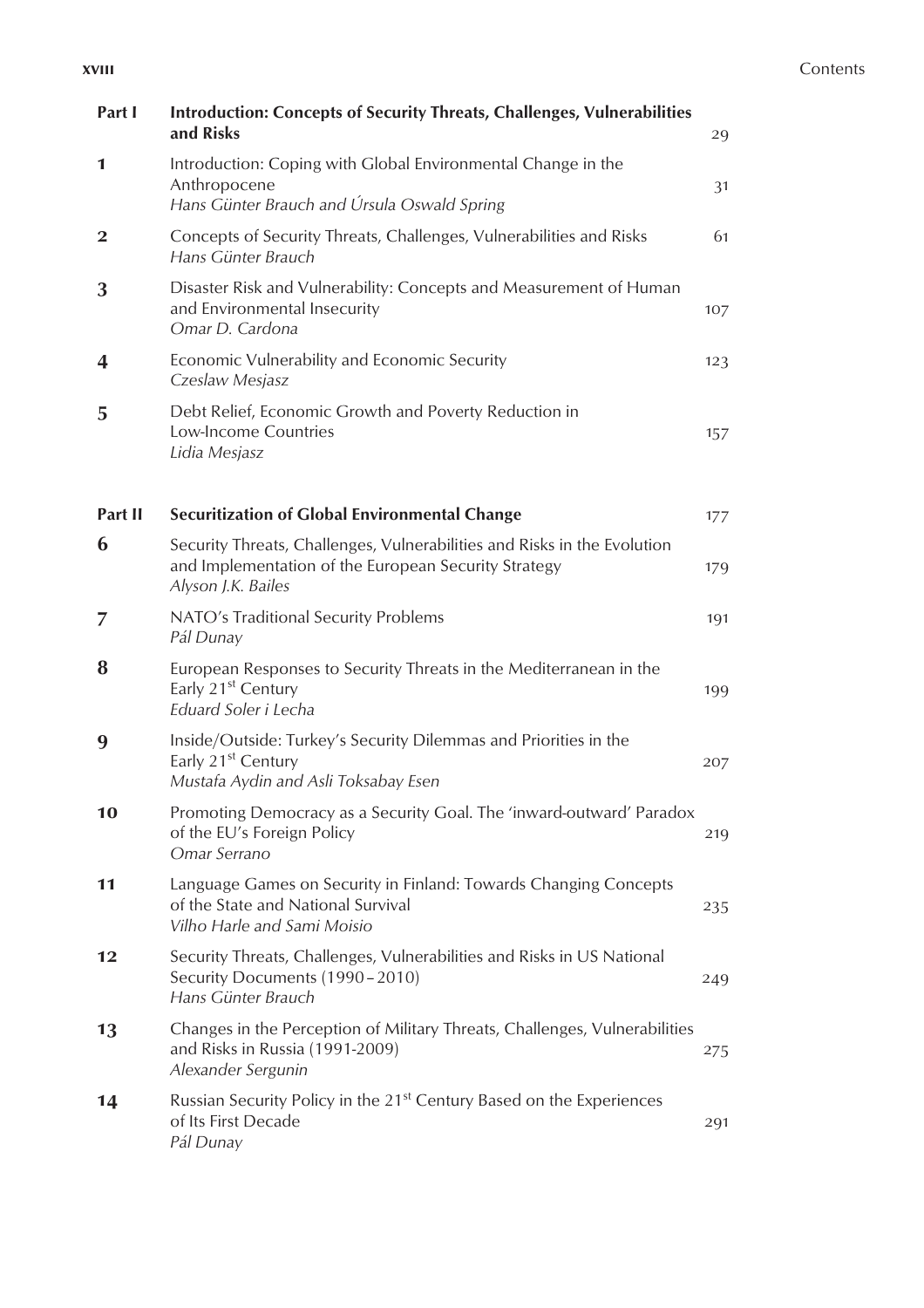#### Contents **xix**

| 15              | Non-Traditional Security and the New Concept of Security of China<br>Zhongqin Zhao                                                                                | 307 |
|-----------------|-------------------------------------------------------------------------------------------------------------------------------------------------------------------|-----|
| 16              | Perceptions of Hard Security Issues in the Arab World<br>Gamal M. Selim                                                                                           | 313 |
| 17              | Arab Perceptions of Soft Security Issues<br>Mohammad El-Sayed Selim                                                                                               | 327 |
| 18              | Military Challenges and Threats in West Africa<br>Kwesi Aning and Andrews Atta-Asamoah                                                                            | 339 |
| 19              | Weak States and Security Threats in West Africa<br>John Emeka Akude                                                                                               | 353 |
| <b>Part III</b> | Economic, Social, Environmental Security and Human Threats,<br>Challenges, Vulnerabilities and Risks in the Near East, North and<br>Sub-Sahara Africa and in Asia | 369 |
| 20              | Environmental Challenges and Risks in North Africa<br>Béchir Chourou                                                                                              | 371 |
| 21              | Water Degradation as a Human Security Challenge in Jordan<br>Bassam Ossama Hayek and Nisreen Daifallah Al Hmoud                                                   | 395 |
| 22              | Water Scarcity and Degradation in Palestine as Challenges,<br>Vulnerabilities, and Risks for Environmental Security<br>Marwan Haddad                              | 409 |
| 23              | Social, Environmental and Security Impacts of Climate Change on the<br>Eastern Mediterranean<br>Hilmi S. Salem                                                    | 421 |
| 24              | Progressive Development of the Water Resources of Israel and<br>Palestine to Mitigate the Negative Impact of Global Warming<br>Arie S. Issar                      | 447 |
| 25              | Jerusalem: Where To? In Search for Hidden Opportunities<br>Mohammed S. Dajani Daoudi and Ashraf M. Dajani                                                         | 459 |
| 26              | Global Climate Change Impacts for the Mediterranean in the<br>21 <sup>st</sup> Century: Challenges for Human and Environmental Security<br>Hans Günter Brauch     | 485 |
| 27              | Global Environmental Change and Conflict Potential in<br>Central Asia<br>Jenniver Sehring and Ernst Giese                                                         | 525 |
| 28              | Impact of Environmental Change on Stability and Conflict Potentials<br>in China<br>Thomas Heberer and Anja D. Senz                                                | 535 |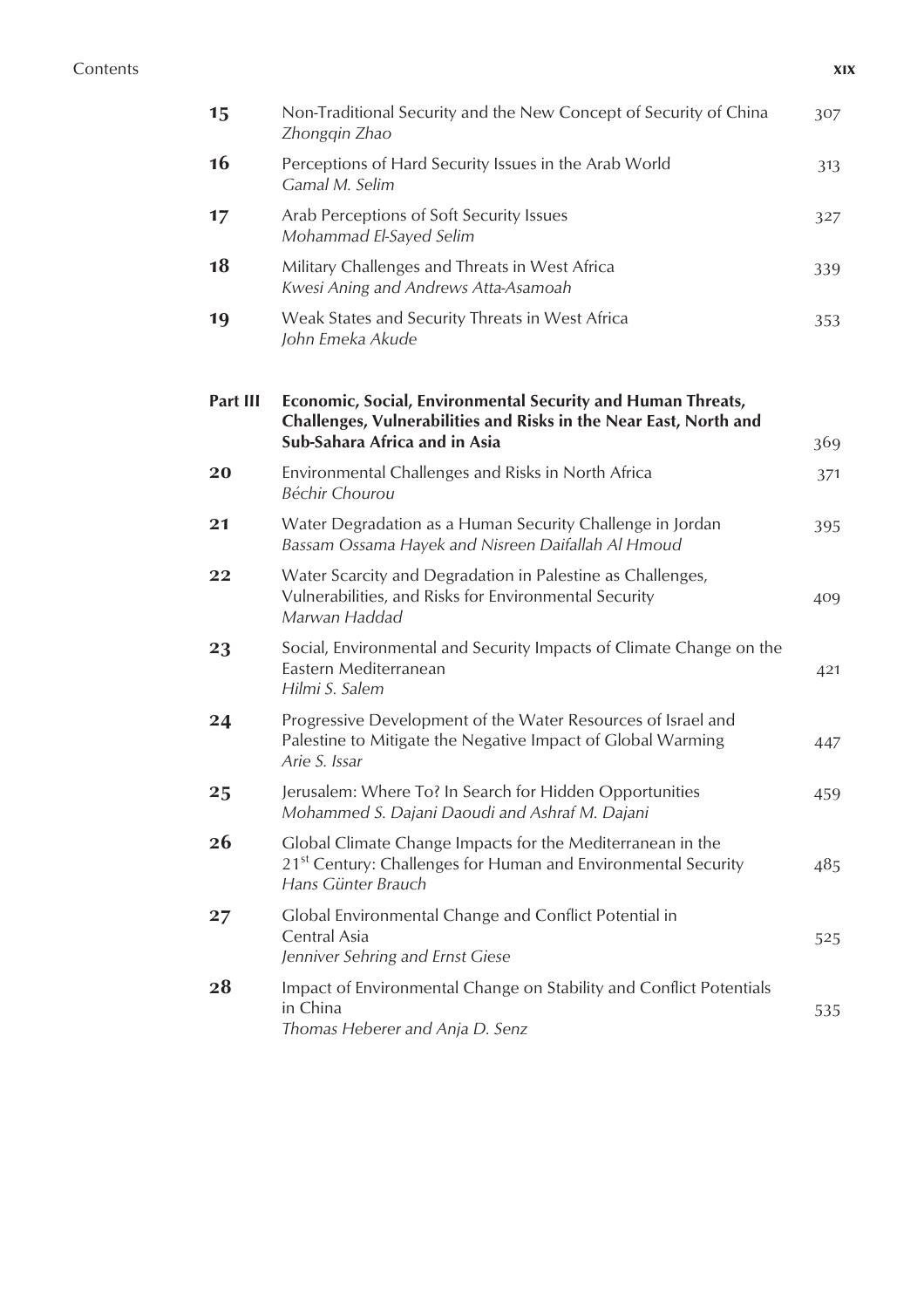#### **xx** Contents

| Part IV | Threats, Challenges, Vulnerabilities and Risks for Urban Centres in<br><b>Hazards and Disasters</b>                                                                             | 547 |
|---------|---------------------------------------------------------------------------------------------------------------------------------------------------------------------------------|-----|
| 29      | The Vulnerability of Cities to Disasters and Climate Change:<br>A Conceptual Framework<br>Mark Pelling                                                                          | 549 |
| 30      | Vulnerability to Natural Hazards: Case Study on Landslide Risks<br>in La Paz<br>Fabien Nathan                                                                                   | 559 |
| 31      | Revealing the Impact of Small Disasters to the Economic and Social<br>Development<br>Mabel C. Marulanda, Omar D. Cardona and Alex H. Barbat                                     | 575 |
| 32      | Climate Change, Natural Hazards and Coastal Ecosystems in<br>Latin-America: A Framework for Analysis<br>Carmen Lacambra and Kaveh Zahedi                                        | 585 |
| 33      | Flood Loss Redistribution in a Third World Megacity:<br>The Case of Mumbai<br>Monalisa Chatterjee                                                                               | 603 |
| 34      | Coping with Water- and Wastewater-related Risks in Megacity Delhi<br>Reena Singh                                                                                                | 613 |
| 35      | Politics of Displacement and Vulnerability<br>Nanda Kishor                                                                                                                      | 625 |
| 36      | Linking Oriental and Western Thinking to Mitigate Flood Risk<br>Xiaomeng Shen                                                                                                   | 637 |
| 37      | Preparation for an Earthquake in the Megacity Istanbul<br>Sıdıka Tekeli Yeşil                                                                                                   | 647 |
| 38      | Risk Management Strategies for the Predicted Earthquake Hazard<br>in Istanbul<br>Ebru A. Gencer                                                                                 | 655 |
| 39      | Urban Vulnerability to Climate Change and Natural Hazards in Nigeria<br>Adeniyi Sulaiman Gbadegesin, Felix Bayode Olorunfemi and<br>Usman Adebimpe Raheem                       | 669 |
| Part V  | Coping with Global Environmental Change: Climate Change, Soil and<br>Desertification, Water Management, Food and Health                                                         | 689 |
| 40      | Quantifying Global Environmental Change Impacts: Methods, Criteria<br>and Definitions for Compiling Data on Hydro-meteorological Disasters<br>Debarati Guha-Sapir and Femke Vos | 693 |
|         | <b>Section A: Climate Change</b>                                                                                                                                                |     |
| 41      | Stormy Weather: International Security in the Shadow of<br>Climate Change<br>Steffen Bauer                                                                                      | 719 |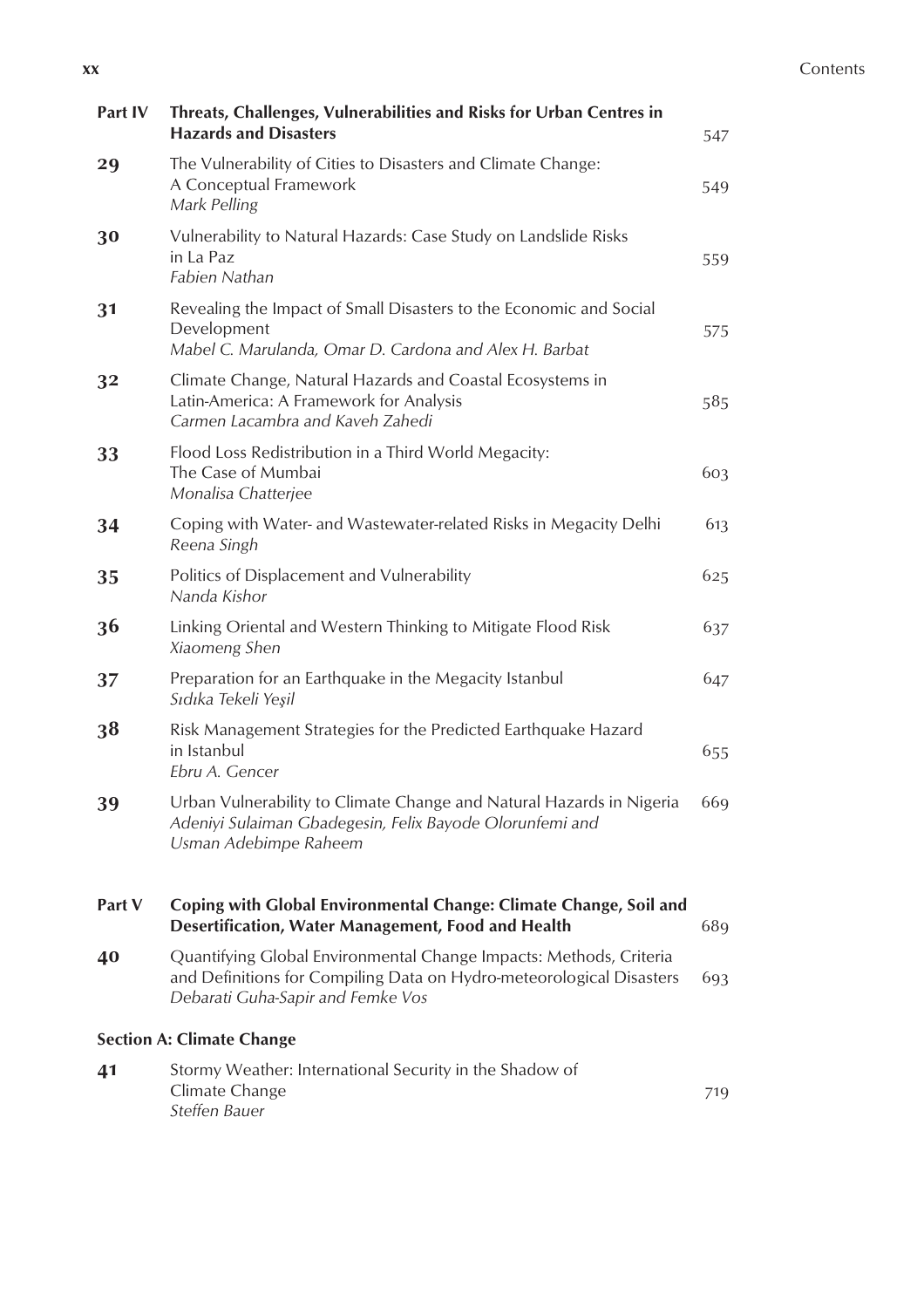## Contents **xxi**

| 42 | Security Risks of Climate Change: Vulnerabilities, Threats, Conflicts<br>and Strategies<br>Jürgen Scheffran                                                                                                                                                       | 735 |
|----|-------------------------------------------------------------------------------------------------------------------------------------------------------------------------------------------------------------------------------------------------------------------|-----|
| 43 | New Threats? Risk and Securitization Theory on Climate Change<br>and Water<br>Anders Jägerskog                                                                                                                                                                    | 757 |
| 44 | Dealing With Uncertainties in Climate Change Impacts Assessments:<br>A Case Study on the Nile Basin<br>Carlo Buontempo, Jens Kristian Lørup, Michael Sanderson, Michael Butts,<br>Erika Palin, Rachel McCarthy, Richard Jones, Richard Betts and<br>Mamdouh Antar | 765 |
| 45 | Mapping Areas Affected by Sea-Level Rise due to Climate Change<br>in the Nile Delta Until 2100<br>Mohamed El Raey                                                                                                                                                 | 773 |
| 46 | Vulnerability of Tropical Montane Rain Forest Ecosystems due to<br>Climate Change<br>Hans Juergen Boehmer                                                                                                                                                         | 789 |
|    | <b>Section B: Soil and Desertification</b>                                                                                                                                                                                                                        |     |
| 47 | Securitizing Land Degradation and Desertification: A Proactive<br><b>Soil Security Concept</b><br>Hans Günter Brauch and Úrsula Oswald Spring                                                                                                                     | 803 |
| 48 | Alternative Livelihoods for Attaining Sustainability and Security<br>in Drylands<br>Uriel N. Safriel                                                                                                                                                              | 835 |
| 49 | Societal Vulnerability to Desertification and Policy Response Options<br>Zafar Adeel                                                                                                                                                                              | 853 |
| 50 | Desertification Process in Egypt<br>Ismail Abd El Galil Hussein                                                                                                                                                                                                   | 863 |
| 51 | Impacts of Drought on Agriculture in Northern Mexico<br>Tulio Arredondo Moreno and Elisabeth Huber-Sannwald                                                                                                                                                       | 875 |
| 52 | Traditional Knowledge in Coping with Desertification<br>Pietro Laureano                                                                                                                                                                                           | 893 |
| 53 | Prodromes of Desertification in the Oasis of Tafilalet (Morocco) and<br>Specific Local Solutions<br>Monique Mainguet, Frédéric Dumay, Lahcen Kabiri and Boualem Rémini                                                                                            | 901 |
| 54 | Agriculture in Drylands: Experience in Almeria<br>Andrés Miguel García Lorca                                                                                                                                                                                      | 921 |
| 55 | Land-use Changes, Desertification, and Climate Change Impacts in<br>South-eastern Spain<br>Jorge García Gómez, Francisco López-Bermúdez and<br>Juan Manuel Quiñonero Rubio                                                                                        | 935 |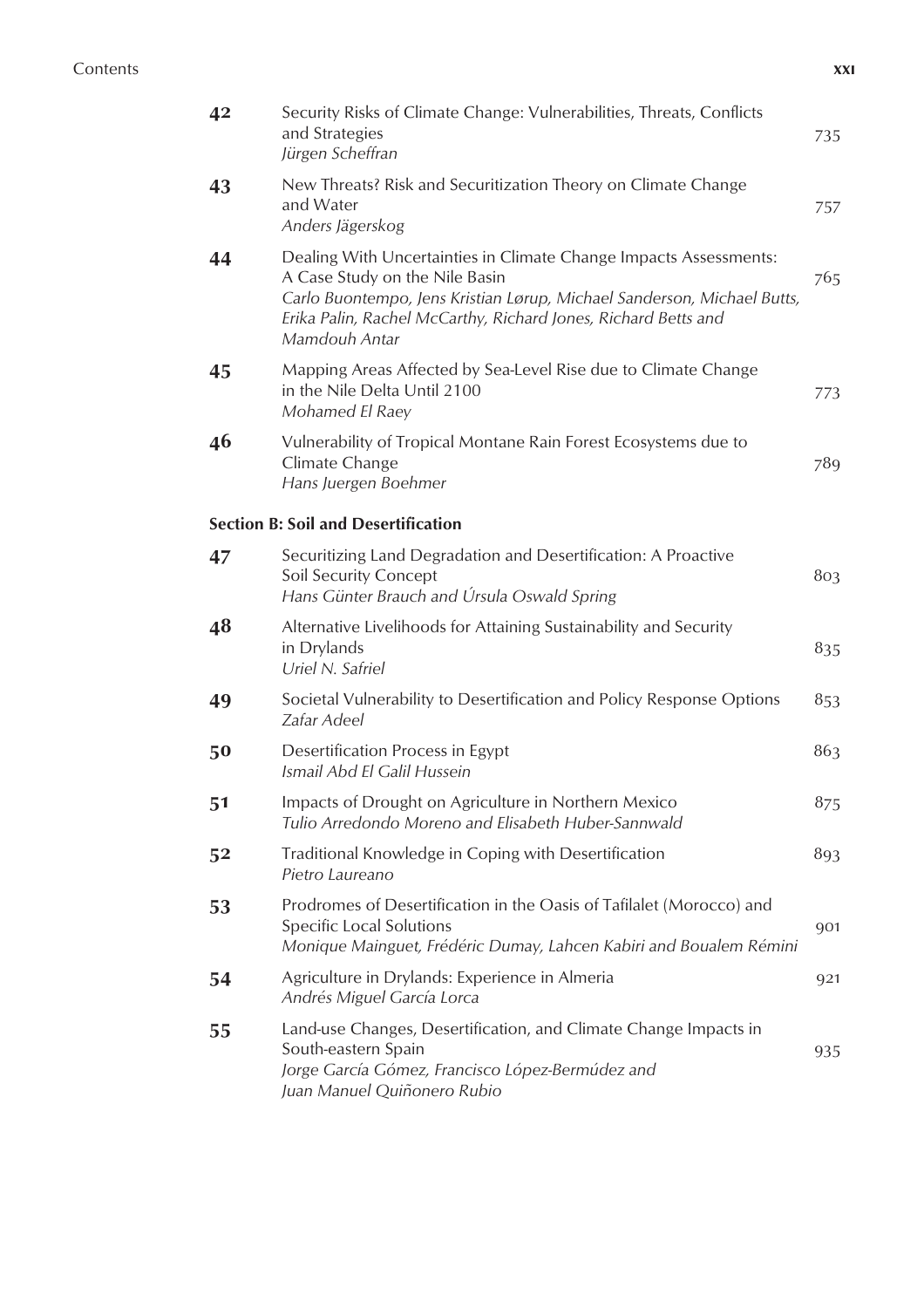## **Section C: Water Management**

| 56 | Reconsidering Integrated Water Resources Management: Promoting<br>Economic Growth and Tackling Environmental Stress<br>Jakob Granit                                | 947  |
|----|--------------------------------------------------------------------------------------------------------------------------------------------------------------------|------|
| 57 | Coping with Population Growth, Climate Change, Water Scarcity and<br>Growing Food Demand in China in the 21st Century<br>Zhanyi Gao and Yaqiong Hu                 | 957  |
| 58 | Ensuring Water Security in Rural Areas of Bangladesh under Climate<br>Change and Non-climatic Drivers of Change<br>Mohammed Rahman Zillur and Kuntala Lahiri-Dutt  | 969  |
| 59 | Applying Bottom-up Participatory Strategies and Traditional Methods<br>of Water Harvesting in the Thar Desert, Rajasthan<br>Kanupriya Harish and Mathews Mullackal | 983  |
| 60 | Coping with Water Scarcity in the Sahel: Assessing Groundwater<br>Resources in the Western Sahel<br>Abdelkader Dodo, Mohamedou Ould Baba Sy and Jihed Ghannem      | 997  |
|    | <b>Section D: Coping with Food Security Issues</b>                                                                                                                 |      |
| 61 | Global Threats, Global Changes and Connected Communities in the<br>Global Agrofood System<br>John Grin and Esther Marijnen                                         | 1005 |
| 62 | Genetically Modified Organisms: A Threat for Food Security and Risk<br>for Food Sovereignty and Survival<br>Úrsula Oswald Spring                                   | 1019 |
| 63 | Natural Disasters and Major Challenges towards Achieving Food<br>Security in the Sahel: The Experience of CILSS<br>Issa Martin Bikienga                            | 1043 |
| 64 | Responding to Climate Variability and Change: Opportunities and<br>Challenges for Governance<br>Sreeja Nair                                                        | 1055 |
| 65 | Coping with Climate Change Impacts on Coffee and Maize for<br>Peasants in Mexico<br>Cecilia Conde                                                                  | 1067 |
|    | <b>Section E: Coping with Health Security Issues</b>                                                                                                               |      |
| 66 | The Impact of AIDS on Women's Social Life in a Mexican Rural<br>Community<br>Fátima Flores and Wolfgang Wagner                                                     | 1081 |
| 67 | Integrated Assessment of Vulnerability to Heat Stress in Urban Areas<br>Tanja Wolf, Glenn McGregor and Anna Paldy                                                  | 1091 |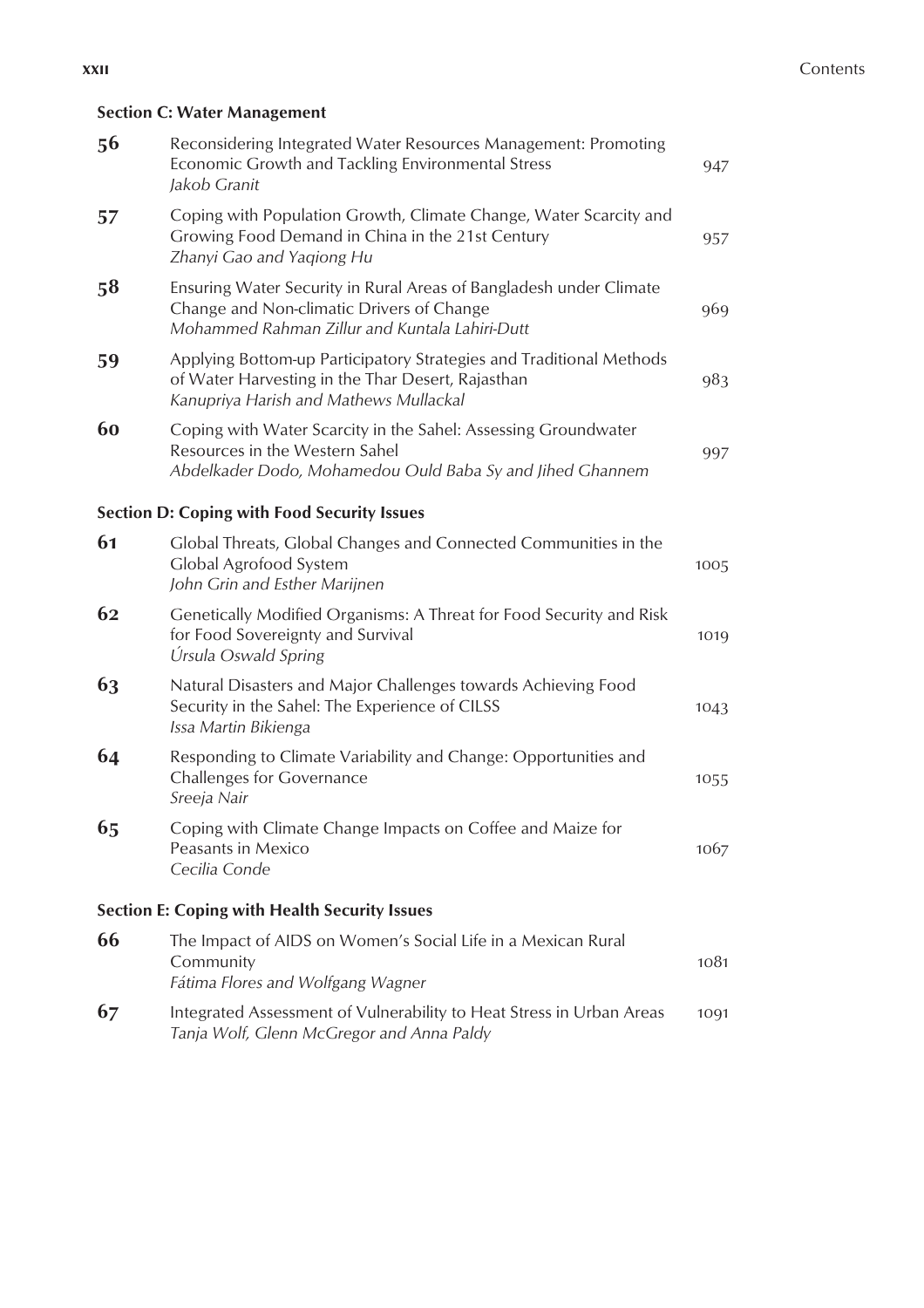| . | - 1<br>- - | - - |
|---|------------|-----|

| Part VI         | Coping with Hazards and Strategies for Coping with Social<br><b>Vulnerability and Resilience Building</b>                                                                                             | 1101 |
|-----------------|-------------------------------------------------------------------------------------------------------------------------------------------------------------------------------------------------------|------|
| 68              | Regulation and Coupling of Society and Nature in the Context of<br>Natural Hazards<br>Jörn Birkmann                                                                                                   | 1103 |
| 69              | Differentials in Impacts and Recovery in the Aftermath of the 2004<br>Indian Ocean Tsunami: Local Examples at Different Scales in Sri Lanka<br>Katharina Marre and Fabrice Renaud                     | 1129 |
| 70              | Risks in Central America: Bringing Them Under Control<br>Juan Carlos Villagrán de León                                                                                                                | 1147 |
| 71              | Economics and Social Vulnerability: Dynamics of Entitlement and Access 1159<br>Koko Warner                                                                                                            |      |
| 72              | Social Vulnerability, Discrimination, and Resilience-building in<br>Disaster Risk Reduction<br>Úrsula Oswald Spring                                                                                   | 1169 |
| <b>Part VII</b> | Coping with Global Environmental Change: Scientific, International,<br>Regional and National Political Strategies, Policies and Measures                                                              | 1189 |
|                 | Section A: Scientific Research Goals and Strategies for Coping with Global<br><b>Environmental Change</b>                                                                                             |      |
| 73              | Coping with Global Environmental Change: Need for an<br>Interdisciplinary and Integrated Approach<br>G.A. McBean                                                                                      | 1193 |
| 74              | Research Agenda and Policy Input of the Earth System Science<br>Partnership for Coping with Global Environmental Change<br>Rik Leemans, Martin Rice, Ann Henderson-Sellers and Kevin Noone            | 1205 |
| 75              | The International Human Dimensions Programme on Global<br>Environmental Change - Taking Stock and Moving Forward<br>Louise von Falkenhayn, Andreas Rechkemmer and Oran R. Young                       | 1221 |
| 76              | DIVERSITAS: Biodiversity Science Integrating Research and Policy<br>for Human Well-Being<br>Bruno A. Walther, Anne Larigauderie and Michel Loreau                                                     | 1235 |
| 77              | The International Geosphere-Biosphere Programme's (IGBP) Scientific<br>Research Agenda for Coping with Global Environmental Change<br>Kevin J. Noone, Carlos Nobre and Sybil Seitzinger               | 1249 |
| 78              | Climate Information for Coping with Environmental Change:<br>Contributions of the World Climate Research Programme<br>John A. Church, Ghassem R. Asrar, Antonio J. Busalacchi and<br>Carolin E. Arndt | 1257 |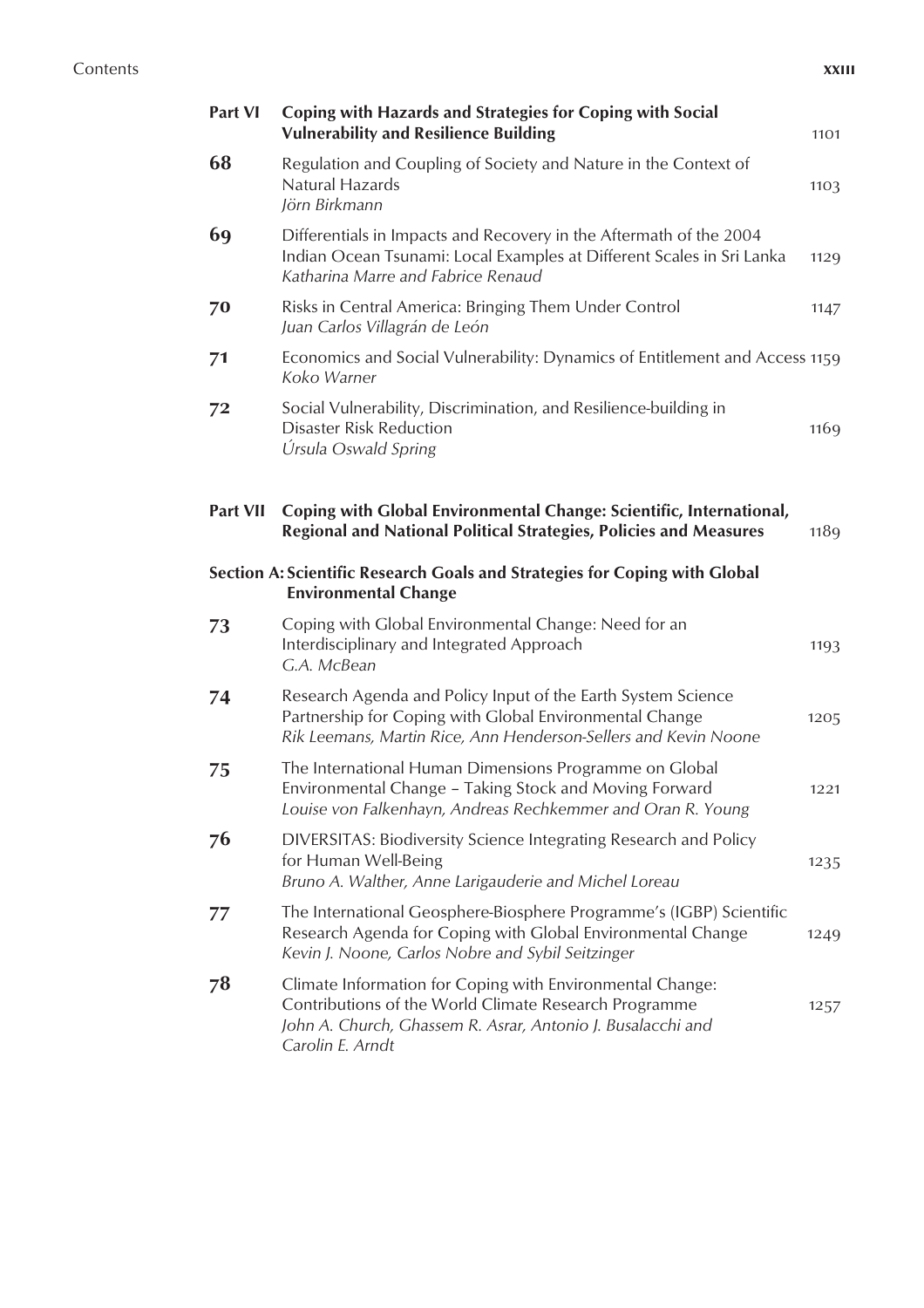# **Section B: Global Strategies, Policies and Measures for Coping with Climate Change**

| 79 | Key IPCC Conclusions on Climate Change Impacts and Adaptations<br>Martin Parry, Osvaldo Canziani, Jean Palutikof and Clair Hanson                                                                      | 1273 |
|----|--------------------------------------------------------------------------------------------------------------------------------------------------------------------------------------------------------|------|
| 80 | Options for Mitigating Climate Change Results of Working<br>Group III of the Fourth Assessment Report of the IPCC<br>Peter Bosch and Bert Metz                                                         | 1283 |
| 81 | Global Climate Change, Natural Hazards, and the Environment:<br>an Overview of UNESCO's Activities<br>Walter Erdelen and Badaoui Rouhban                                                               | 1293 |
| 82 | Climate Change and Development: UNDP's Approach to Helping<br>Countries Build a New Paradigm<br>Veerle Vandeweerd, Yannick Glemarec and Vivienne Caballero                                             | 1303 |
|    | Section C: Regional Strategies, Policies and Measures for Coping with Climate Change                                                                                                                   |      |
| 83 | EU Strategies for Climate Change Policy Beyond 2012<br>Christian Egenhofer, Arno Behrens and Anton Georgiev                                                                                            | 1319 |
| 84 | Coping with Climate Change in East Asia: Vulnerabilities and<br>Responsibilities<br>Paul G. Harris                                                                                                     | 1333 |
| 85 | Strategies for Coping with Climate Change in Latin America: Perspective<br>beyond 2012<br>Ricardo Zapata-Martí                                                                                         | 1341 |
| 86 | Politics of Equity and Justice in Climate Change Negotiations in<br>North-South Relations<br>Ariel Macaspac Penetrante                                                                                 | 1355 |
|    | Section D: National Strategies, Policies and Measures for Coping with Climate Change                                                                                                                   |      |
| 87 | Climate Change: Long-Term Security Implications for China and the<br>International Community<br>Yu Hongyuan and Paul J. Smith                                                                          | 1367 |
| 88 | Japanese Climate Change Policy: Moving Beyond the Kyoto Process<br>Hiroshi Ohta                                                                                                                        | 1381 |
| 89 | Implications of Equity Considerations and Emission Reduction Targets:<br>Lessons from the Case of Japan's Mid-Term Target<br>Norichika Kanie, Hiromi Nishimoto, Yasuaki Hijioka and<br>Yasuko Kameyama | 1393 |